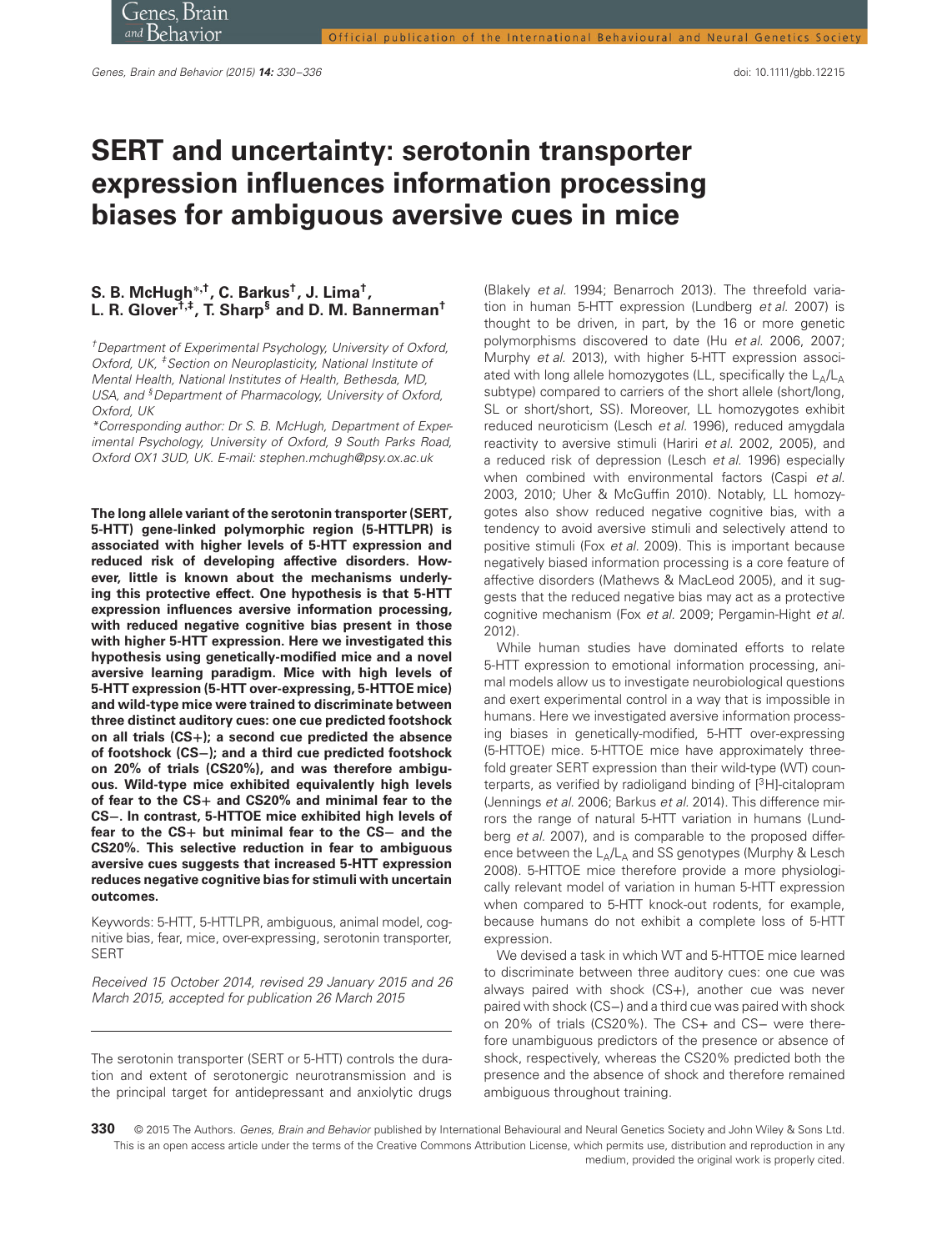|  |  |  |  | Table 1: Summary of experimental design |  |
|--|--|--|--|-----------------------------------------|--|
|--|--|--|--|-----------------------------------------|--|

| Dav            | Session            | Trial types                                                                                                                                                | <b>Total footshocks</b> |
|----------------|--------------------|------------------------------------------------------------------------------------------------------------------------------------------------------------|-------------------------|
|                | Pre-exposure       | $5 \times$ CS-, $5 \times$ CS+, $5 \times$ CS20%                                                                                                           |                         |
| $\mathcal{L}$  | Training I         | $5 \times$ CS- $\rightarrow$ no shock, $5 \times$ CS+ $\rightarrow$ shock, 1 $\times$ CS20% $\rightarrow$ shock, 4 $\times$ CS20% $\rightarrow$ no shock   | 6                       |
| 3              | Training II        | $5 \times$ CS- $\rightarrow$ no shock, $5 \times$ CS+ $\rightarrow$ shock, 1 $\times$ CS20% $\rightarrow$ shock, 4 $\times$ CS20% $\rightarrow$ no shock   | 6                       |
| $\overline{4}$ | Training III       | $5 \times$ CS $\rightarrow$ no shock, $5 \times$ CS $+$ $\rightarrow$ shock, 1 $\times$ CS20% $\rightarrow$ shock, 4 $\times$ CS20% $\rightarrow$ no shock | 6                       |
| .5             | Fear memory recall | $5 \times$ CS-, $5 \times$ CS+, $5 \times$ CS20%                                                                                                           |                         |

Conditioned-stimulus (CS) trial types (CS−, CS+ and CS20%) were pseudo-randomly interleaved on all days. Note that no shocks were given during Pre-exposure (or Fear memory recall) and therefore CS type designations were nominal during pre-exposure.

## **Materials and methods**

#### *Subjects*

This study used 26 male 5-HTTOE mice and 26 male WT littermates bred by mating WT female F1 CBA x C57BL/6 mice (Charles River, Margate, UK) with male 5-HTT OE mice. These mice have been maintained on a CBA x C57BL/6 background since their initial generation, full details of which can be found in Jennings et al. (2006). Male mice were used to allow comparisons with our previous investigation of discriminative fear conditioning in 5-HTTOE mice, which was exclusively in males (Barkus et al. 2014). Mice were 5-11 months old at the start of testing and housed in a temperature and humidity controlled room under a 12 h light/dark cycle (lights on 0700 h to 1900 h). Testing took place during the light cycle. Mice were housed two to six per cage with ad libitum food and water throughout the experiment. The experiments were conducted in accordance with the United Kingdom Animals Scientific Procedures Act (1986) under project licenses PPL 30/2561 and 30/3068 and were approved by local ethical review for the University of Oxford.

#### *Fear conditioning*

Fear conditioning was conducted in one of two operant chambers (ENV-307A, Med Associates Inc., Lafayette, IN, USA), each with distinct visual and olfactory cues. The experiment was carried out over five days which comprised a pre-exposure day, 3 training days and a fear memory recall day (Table 1). Although rare in single-cue fear conditioning experiments, pre-exposure to the auditory cues is commonly performed in discriminative fear conditioning studies (Herry et al. 2008; McHugh et al. 2013, 2014). Mice were trained to discriminate between three distinct auditory cues that were paired with footshock (0.3 mA, 0.5 seconds) on either 0% (CS−; P(US|CS)=0), 100% (CS+; P(US|CS)=1) or 20% of trials (CS20%; P(US|CS)=0.2). Allocation of the different auditory cues to the CS−, CS+ and CS20% condition was counterbalanced across mice. We chose 20% reinforcement because it is the lowest level of daily partial reinforcement that can be given when using five cue exposures per day (i.e. 1 shock to the CS20% cue per day) and because pilot experiments demonstrated robust discrimination between the CS− and CS20% in WT C57Bl/6 mice.

At the start of each session, two mice (one WT, one 5-HTTOE) were brought to the testing room and each placed into one of two conditioning chambers (context 1 or context 2). One drop of essential oil was placed onto the tissue lining the waste tray to give each context a distinctive smell (almond oil for context 1, lavender for context 2). Following a 300-second lead-in period, mice were presented with 15 auditory cues ( $5 \times 2900$  Hz continuous tone,  $5 \times$  white noise, 5 × 7000 Hz intermittent tone; all 72 dB and 30 seconds duration) in a pseudo-randomly interleaved order with a mean inter-cue interval of  $80 \pm 14$  seconds (range 60-100 seconds), and with the same cue type never occurring more than twice consecutively within a session. During training, the CS+ was always followed by footshock (5/5 shock trials per day; 15 shock trials in total); the CS− was never followed by footshock (zero shock trials in total); and the CS20% was followed by footshock on 20% of trials (1/5 shock trials per day; three shock trials in total). The position of the shocked CS20% trial varied from day-to-day so that the mice did not condition to trial order. No shocks were administered at all during the pre-exposure or fear memory recall sessions. At the end of each session, mice were removed from the chamber, which was then cleaned with 10% ethanol alcohol, and a fresh tissue placed into the waste tray. The total session length was 1930 seconds (32.5 min).

Note that for a given mouse the pre-exposure and training sessions were performed in one chamber (e.g. context 1, counterbalanced across mice) and the fear memory recall session was performed in the other (novel) chamber (e.g. context 2 if trained in context 1). During fear conditioning, mice condition not only to the discrete auditory cues but also to the training context. Testing fear memory recall in a novel chamber therefore provides a test of cue-evoked fear unconfounded by contextual fear conditioning.

#### *Data analyses*

Freezing behavior was measured using a script in NIH Image (Schneider et al. 2012), which compared consecutive video frames (1 Hz sampling) for pixel changes and assigned a freezing score if the % pixel change was below a set threshold calibrated for an absence of movement except for breathing. This automated system has over 80% correlation with human ratings of freezing behavior and gives a completely unbiased measure of immobility. A detailed description can be found in Richmond et al. (1998).

To analyze cue-evoked freezing responses, we calculated the percentage freezing in the 30 seconds before cue-onset and subtracted this from the percentage freezing during cue presentation (i.e. % CS freezing minus % pre-CS freezing). Therefore every cue presentation had its own baseline and cue-evoked freezing is presented as a difference score. For example, if a mouse froze for 22 seconds during the 30 seconds cue  $(22/30=73.3%)$  and 11 seconds during the 30 seconds pre-CS period (11/30=36.7%) this would constitute a 'freezing difference score' of 73.3−36.7=36%. Positive difference scores indicate increased freezing compared to the pre-stimulus period whereas negative difference scores indicate decreased freezing compared to the pre-stimulus period. Note that analysis of cue-evoked freezing responses on the first training day excluded responses to the first CS+, CS− and CS20% trial because they could have occurred before the first shock had been given. Additional analyses of raw pre-CS freezing and raw CS-evoked freezing can be found in the supplementary material.

To analyze freezing responses due to contextual conditioning, we calculated the percentage freezing during the 300 seconds lead-in period that occurred at the start of each session. We examined three specific time points: (1) before fear conditioning (i.e. the 300 seconds lead-in period during the pre-exposure session); (2) after at least one fear conditioning session (i.e. the 300 seconds lead-in period averaged over training days 2 and 3); (3) after fear conditioning but in a novel context not associated with shock (i.e. the 300 seconds lead-in period during the fear memory recall session).

#### *Statistical analysis*

Data were analyzed using analysis of variance (ANOVA) in SPSS (version 22, IBM, Armonk, NY, USA). Analyses of variance are described using a modified version of Keppel's (1982) notation in which the dependent variable is defined in the form:  $A_2 \times B_3 \times S_{51}$ , where A is a factor with two levels, B a factor with three levels, and  $S_{51}$  denotes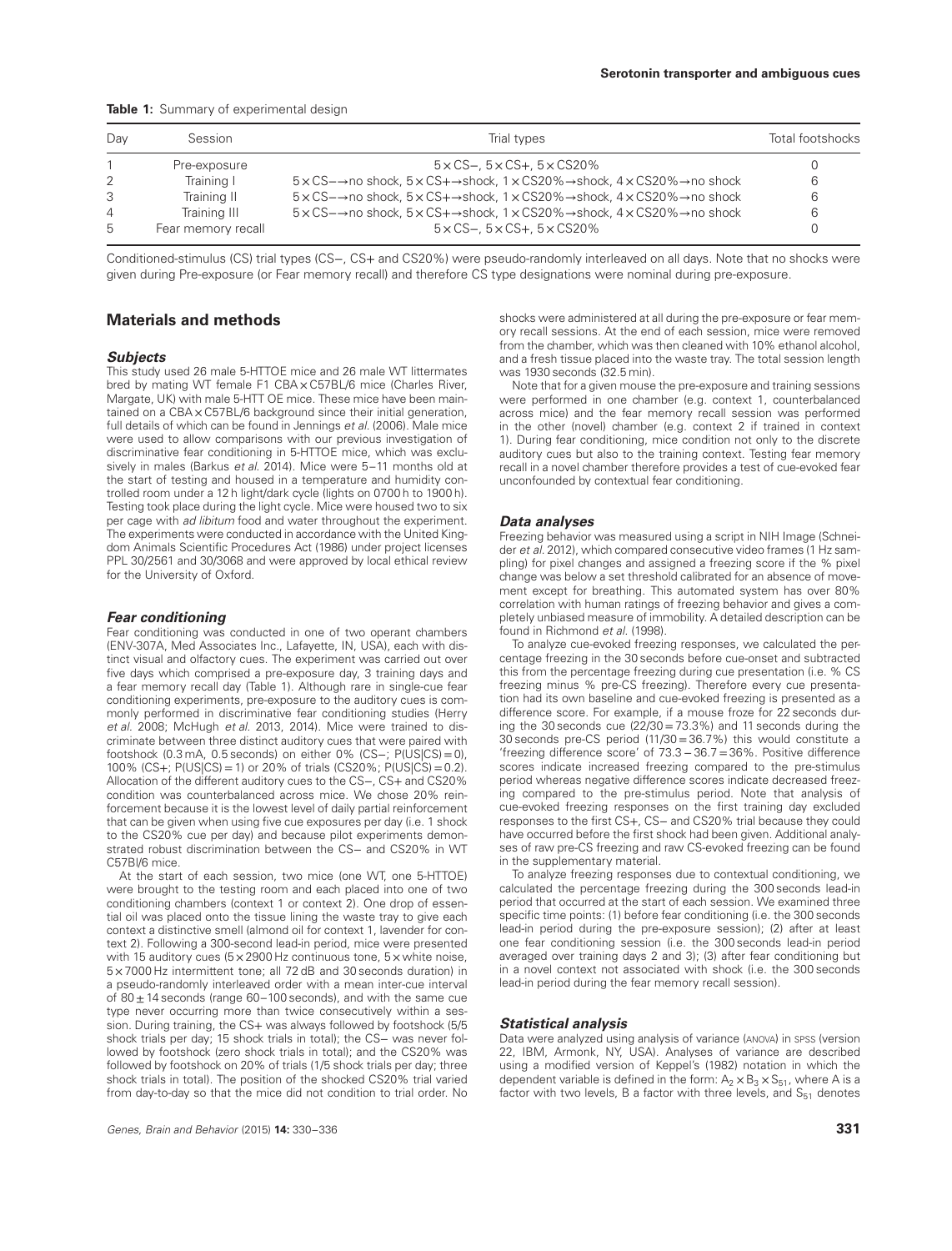

**Figure 1: Conditioned-stimulus (CS)-evoked freezing responses in wild-type (WT; white circles) and serotonin transporter over-expressing mice (5-HTTOE; black squares) during pre-exposure (PE), training days 1–3 (T1, T2, T3) and fear memory recall (FMR).** CS− (left panel) and CS+ (middle panel) evoked responses did not differ between genotypes whereas CS20% (right panel) evoked responses differed from T2 onwards. Freezing is plotted as a difference score (freezing during the 30 seconds of cue presentation minus freezing in the 30 seconds before cue presentation), with negative scores indicating less freezing during the cue compared to the 30 seconds before the cue. \*P *<*0.01.

that 51 subjects were included in the analysis. One WT mouse was subsequently removed from analysis due to an indeterminate genotyping result post-experiment. Final numbers for analyses were 25 WT and 26 5-HTTOE mice.

# **Results**

## *5-HTTOE mice show reduced freezing to an ambiguous cue during fear learning*

Neither WT nor 5-HTTOE mice froze during presentation of any of the cues in the pre-exposure session (Fig. 1; ANOVA model: genotype<sub>2</sub> × CS type<sub>3</sub> × trial<sub>5</sub> × S<sub>51</sub>; all  $F$  < 1.4, all  $P > 0.2$ ). On the first training day, although both WT and 5-HTTOE mice froze more during CS+ than either CS− or CS20% trials, there were no differences between the genotypes (see Figs. S1–S3 and Supporting Information for statistical analyses). However, during training days 2 and 3, a striking difference between the genotypes emerged. Whereas WT mice exhibited high levels of cue-evoked freezing to both the CS+ and the CS20% compared to the CS−, 5-HTTOE mice exhibited high levels of cue-evoked freezing only to the CS+, with low levels of freezing to both the CS20% and the CS− (Fig. 1).

Statistical analyses confirmed these observations (ANOVA model: genotype<sub>2</sub> × day<sub>2</sub> × CS type<sub>3</sub> × trial<sub>5</sub> × S<sub>51</sub>), with an interaction between genotype and CS type  $(F_{2,98} = 3.1,$  $P = 0.048$ ). WT mice froze significantly more during CS+ and CS20% trials compared to CS− trials (both P *<*0.001), with no difference between  $CS+$  and  $CS20\%$  trials ( $P=0.8$ ). 5-HTTOE mice froze more during CS+ trials than either CS− or CS20% trials (both  $P = 0.003$ ), with no difference between CS– and CS20% trials  $(P = 0.5)$ . Importantly, WT mice froze significantly more than 5-HTTOE mice during CS20% trials  $(P = 0.002)$ , whereas freezing levels did not differ between the genotypes during CS-  $(P = 0.2)$  or CS+ trials  $(P = 0.8)$ . Thus higher SERT expression resulted in selectively reduced freezing to the ambiguous CS20% cue.

# *5-HTTOE mice show reduced freezing to an ambiguous cue during fear memory recall*

A similar pattern of freezing responses was seen during fear memory recall, during a session in a novel context in which the auditory cues were presented but no shocks were given (Fig. 1). Both genotypes exhibited high levels of cue-evoked freezing during CS+ trials and low levels of freezing during CS− trials, but 5-HTTOE mice froze significantly less than WTs during CS20% trials. To mitigate the effects of extinction, we restricted analysis to the first two trials of each CS type during the fear memory recall session. Analyses of variance (model: genotype<sub>2</sub> × CS type<sub>3</sub> × trial<sub>2</sub> × S<sub>51</sub>) revealed main effects of CS type  $(F_{2,98} = 11.6, P < 0.001)$  and genotype  $(F<sub>1.49</sub> = 7.2, P = 0.01)$ , with lower freezing in 5-HTTOE mice.

Although the interaction term was not significant  $(F_{2,98} = 0.5, P = 0.6)$ , planned comparisons were justified based on the a priori prediction given by the results on training days 2 and 3. These comparisons revealed that WT mice froze more during CS+ and CS20% trials compared to CS– trials ( $P = 0.004$  and  $P = 0.009$ , respectively), whereas 5-HTTOE mice froze more during CS+ trials compared to both CS– and CS20% trials ( $P = 0.003$  and  $P = 0.03$ , respectively). Importantly, WT mice froze significantly more than 5-HTTOE mice during CS20% trials ( $P = 0.006$ ), whereas responses to the CS– and CS+ did not differ between genotypes (P = 0.3 and  $P = 0.5$ , respectively). In short, the selective reduction in cue-evoked freezing during the ambiguous CS20% cue was present during fear memory recall as well as during training.

# *5-HTTOE mice show reduced freezing to the conditioning context*

At the start of each session there was a 300-second lead-in period before any auditory cues were presented. Analysis of freezing during this period allowed us to investigate context-driven fear responses at three distinct phases of the experiment: (1) before conditioning took place (i.e. the pre-exposure session); (2) after fear conditioning (i.e. on training days 2 and 3), and (3) after fear conditioning but in a novel context (i.e. the fear memory recall session). During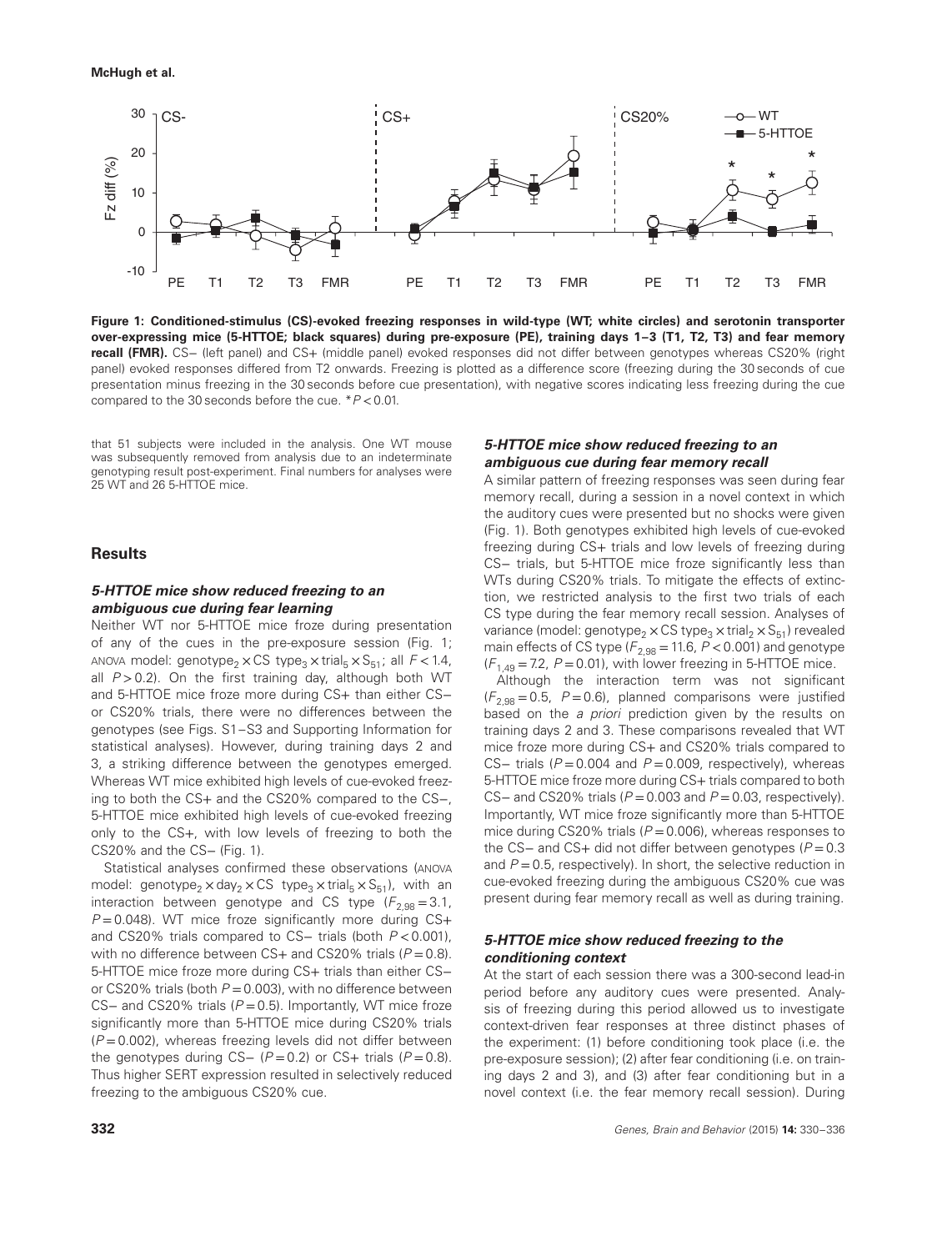#### **Serotonin transporter and ambiguous cues**



**Figure 2: Context-evoked freezing responses in WT (white circles) and 5-HTTOE mice (black squares) in the 300 seconds before the auditory cues were presented during the pre-exposure (PE), training days 1–3 (T1, T2, T3) and fear memory recall (FMR) sessions.** \*P *<*0.05.

the pre-exposure session, freezing levels were low in both genotypes, and similar in WT and 5-HTTOE mice (Fig. 2). On training days 2 and 3, freezing levels were much higher in both genotypes, and were significantly higher in WT than 5-HTTOE mice. During the fear memory recall session, freezing levels were lower in both genotypes, and again similar in WT and 5-HTTOE mice (Fig. 2).

Statistical analyses confirmed these observations. Analyses of variance (model: genotype<sub>2</sub> x training phase<sub>3</sub>  $\times$  S<sub>51</sub>) revealed a genotype x training phase interaction  $(F_{2,98} = 4.2,$  $P = 0.02$ ). Simple main effects analysis revealed significant effects of training phase in both WT ( $F_{2,48} = 25.7$ ;  $P < 0.001$ ) and 5-HTTOE mice  $(F_{2,48} = 5.4; P = 0.008)$ , with higher freezing in both groups during training compared to pre-exposure (WT: P *<*0.001; 5-HTTOE: P =0.004). Importantly, pairwise comparisons revealed higher freezing in WT than 5-HTTOE mice on training days 2 and 3 ( $P = 0.02$ ) but not during pre-exposure  $(P = 0.1)$  nor in the novel context used for the fear memory recall session  $(P = 0.2)$ . Thus, 5-HTTOE mice also exhibited reduced contextual conditioning.

# **Discussion**

#### *Summary of results*

Compared to WTs, 5-HTTOE mice exhibited decreased fear-related behavior (freezing) to an ambiguous cue that predicted an aversive outcome on 20% of trials (CS20% cue). 5-HTTOE mice also exhibited decreased freezing to the conditioning context, consistent with an earlier report (Line et al. 2014). This reduced fear-related behavior did not reflect an inability to express appropriate cue-evoked freezing responses because WT and 5-HTTOE mice exhibited equivalently high levels of freezing to the CS+, which reliably predicted footshock, and equivalently low levels of freezing to the CS−, which reliably predicted the absence of footshock. Like the CS20% cue, the training context can also become associated with both the presence and the absence of footshock, making it an ambiguous predictor. The reduced freezing to the CS20% cue and the training context may therefore reflect a common mechanism. Our results suggest that 5-HTT expression strongly influences how ambiguous aversive cues are processed.

#### *Reduced negative bias or reduced learning rate?*

Our interpretation of the present data is that 5-HTTOE mice exhibit reduced negative bias because they treat the CS20% in a similar way to the CS− whereas WTs treat the CS20% in a similar way to the CS+. Alternatively, it could be that the rate of learning is simply slower in 5-HTTOE mice. We cannot rule out this explanation and, indeed, the two accounts may not be incompatible. For example, reduced negative bias may reflect a reduced tendency to form associations between stimuli and aversive outcomes, especially when they are only occasionally paired together. Nevertheless, it is important to note that 5-HTTOE mice exhibit normal learning rates and normal memory retrieval in the water maze, a classical test of spatial reference memory, and on the appetitive elevated Y-maze reference memory task (Line et al. 2014), suggesting that 5-HTTOE mice do not generally exhibit slower learning.

Moreover, our data cannot be explained by hearing impairments, altered response to the footshock, or changes in locomotor activity in 5-HTTOE mice. Acoustic startle responses and the unconditioned response to the auditory cues and the footshock are normal in 5-HTTOE mice (Barkus et al. 2014). Furthermore, locomotor activity is slightly reduced in 5-HTTOE mice compared to WTs, which might predict increased rather than decreased freezing (Line et al. 2011). Thus the decreased freezing to ambiguous cues is unlikely to be due to some general sensory or motor consequence of 5-HTT over-expression.

## *5-HTT over-expressing mice and anxiety*

The deficit for processing ambiguous aversive cues in the present study is consistent with the reduced anxiety shown by 5-HTTOE mice in unconditioned tests such as the elevated plus maze and food neophobia (Jennings et al. 2006; Line et al. 2011). These tasks generate anxiety by placing the mouse into situations of uncertainty, where there is conflict between competing goals. For example, the elevated plus maze exploits the approach/avoidance conflict in mice between their natural preference for dark, enclosed spaces vs. their instinctive drive to explore novel environments. WT mice spend more time in the enclosed (safe) arms of the maze and are slower to enter the exposed (more anxiogenic) arms compared to 5-HTTOE mice. The uncertainty of the situation (i.e. not knowing whether the environmental cues predict safety or danger) may be a necessary condition to generate anxiety in tasks like the elevated plus maze (File et al. 1993). Therefore, reduced negative bias in processing these ambiguous cues may also underlie the reduced anxiety in 5-HTTOE mice.

#### *Neurobiology of 5-HTT over-expressing mice*

So what are the neurobiological features of 5-HTTOE mice that could underpin their behavioral phenotype? The amygdala plays a key role in processing aversive cues (Davis 1992;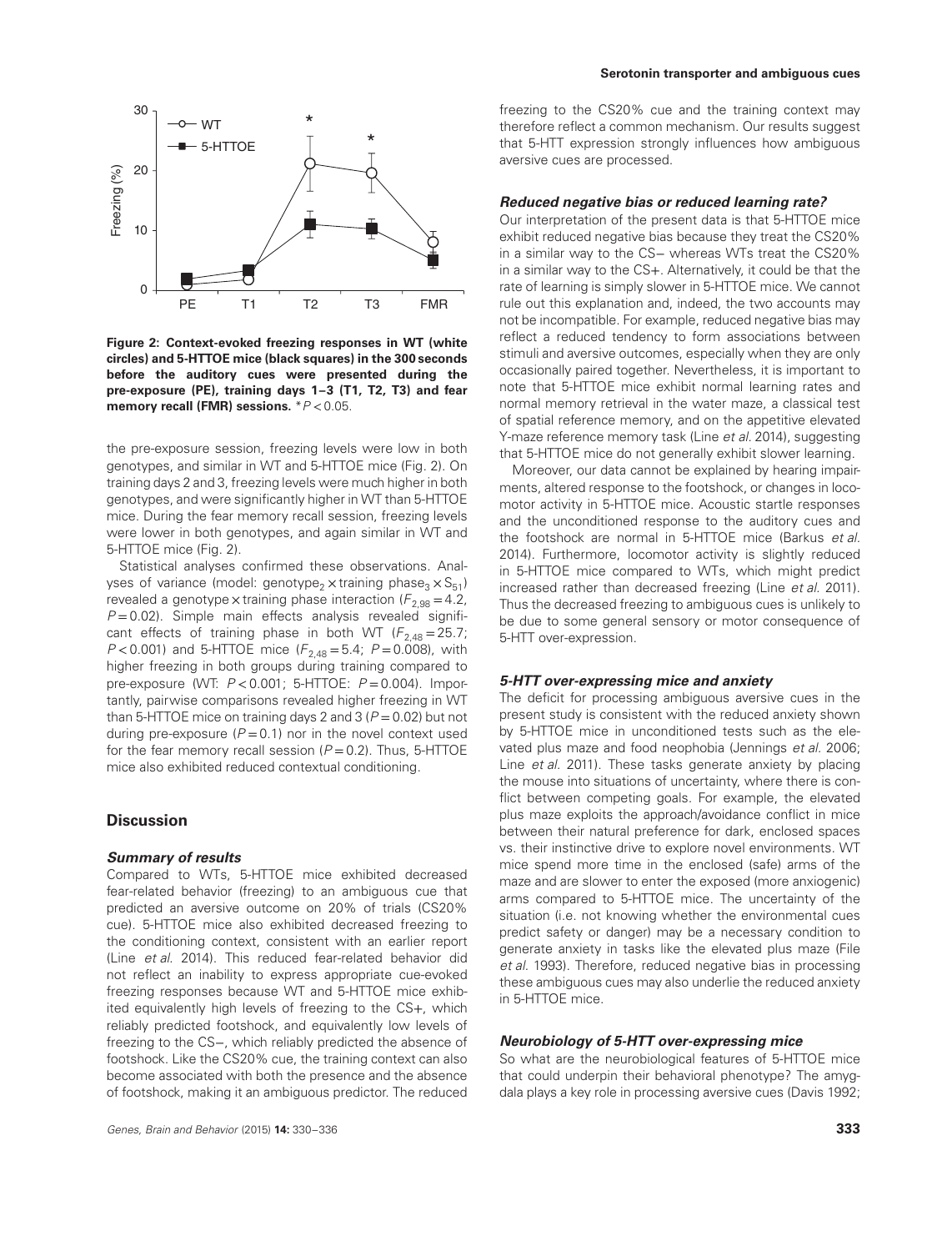## **McHugh et al.**

Davis & Whalen 2001), and previously we have shown that amygdala function is altered in 5-HTTOE mice (Barkus et al. 2014). Using a discriminative fear conditioning paradigm with a CS+ and CS− (but no CS20% cue), we found that amygdala hemodynamic responses evoked by the CS+ were significantly lower in 5-HTTOE compared to WT mice. These findings are consistent with human 5-HTTLPR imaging studies, which report reduced amygdala hemodynamic responses to aversive stimuli in the high SERT expressing LL genotype (Hariri et al. 2002, 2005). Fear-evoked amygdala theta power was also reduced in 5-HTTOE mice (Barkus et al. 2014). Theta activity is rhythmical neuronal activity between 5 and 10 Hz, hypothesized to facilitate synaptic plasticity (Sejnowski & Paulsen 2006). So amygdala function is altered in 5-HTTOE mice.

However, some aspects of the 5-HTTOE phenotype are also consistent with altered hippocampal function. For example, reduced freezing responses to partially but not fully predictive aversive cues have been reported in a mouse model with impaired hippocampal function (Tsetsenis et al. 2007). Also, reduced anxiety on tasks like the elevated plus maze and food neophobia is commonly seen in rodents with ventral hippocampal lesions (Bannerman et al. 2003, 2004; McHugh et al. 2004). One possibility is that communication between the amygdala and ventral hippocampus may gate fear/anxiety responses to ambiguous conditioned stimuli, as recently reported during anxiety tasks (Felix-Ortiz et al. 2013).

## *Serotonin and aversive prediction errors*

Theoretical models have long posited that serotonergic neurons may encode aversive prediction errors, which are believed to be a necessary condition for fear learning (Daw et al. 2002; Dayan & Huys 2009). Moreover, recent data have shown that rats with chemical lesions of 5-HT neurons in the dorsal raphe nucleus (DRN) display greater fear-related behavior (conditioned suppression) than controls to an ambiguous cue, with no differences in conditioned suppression to a fully predictive cue (CS+) or a cue that never predicts shock (CS−) during discrimination learning (Berg et al. 2014). The authors suggest that DRN-lesions impair the ability to use negative prediction errors (NPEs), which occur on trials when the ambiguous cue is not followed by shock. They argue that CS− evoked responses, which are not affected by DRN-lesions, do not require NPEs because the rats can distinguish the CS− from the CS+ based on the distinct sensory properties of the cues.

Prima facie, the deficit in 5-HTTOE mice and DRN-lesioned rats is similar in that both respond appropriately to the CS+ and CS− cues but not to ambiguous, partially reinforced cues. However, whereas DRN-rats tend to over-respond to ambiguous cues (i.e. greater conditioned suppression), 5-HTTOE mice showed a decreased response (i.e. reduced freezing). DRN-lesions and 5-HTTOE are different manipulations, although both appear to reduce 5-HT signaling: DRN-lesions destroy 5-HT neurons and cause a loss of 5-HT tone in DRN-projecting brain regions, whereas 5-HTTOE is associated with reduced tissue levels of 5-HT and reduced extracellular levels of evoked 5-HT (Jennings et al. 2010). It is unclear

why DRN-lesions and 5-HTTOE produce opposite effects in processing ambiguous aversive cues. One possibility is that DRN-lesions bias 5-HT signaling (and hence control of behavior) to median raphe-targeted structures such as the hippocampus, although this remains to be tested. However, it could also reflect developmental aspects. For example, the behavioral phenotype of adult 5-HTT knock-out mice is partly driven by altered 5-HT function during a critical period of development rather than ongoing changes in 5-HT in the adult (Ansorge et al. 2004).

#### *Cognitive bias in mice and humans*

In humans, anxiety and depression are both associated with increased negative cognitive biases and prospective studies show that these are not simply a consequence of affective illness (Mathews & MacLeod 2005). Cognitive bias studies of the 5-HTTLPR have most commonly used the dot-probe task, in which two stimuli (e.g. an aversive picture vs. a neutral or positive picture) are simultaneously presented on a screen and, after they disappear, a dot appears in the same position as one of the stimuli. The participant has to press a button as fast as possible when the dot appears. Negative cognitive bias is reflected by faster reaction times when the dot appears in the same position as the aversive picture (compared to the neutral or positive picture). The LL genotype is associated with reduced negative bias compared to the SS and SL genotypes (Pergamin-Hight et al. 2012), consistent with the present study. Although our fear conditioning paradigm and the dot-probe task are clearly very different, both tasks seek to measure responses to a potentially aversive (essentially ambiguous) cue. Although other cognitive bias tasks have been developed for rodents, they are more complex and require extensive training compared to our paradigm (Enkel et al. 2010; Brydges et al. 2011; Anderson et al. 2013). Our task is simple and rapidly acquired and the CS+ and CS− cues act as important within-subject controls. Moreover, with some modification it could also be used in humans.

## **Conclusion**

Reduced negative bias may act as a protective mechanism for affective disorders and is influenced by 5-HTTLPR genotype. This study demonstrates that mice with increased 5-HTT expression exhibit reduced negative bias for ambiguous aversive cues and represents an important first step for subsequent investigations into the neuronal mechanisms by which 5-HTT expression influences cognitive bias.

## **References**

- Anderson, M.H., Munafo, M.R. & Robinson, E.S. (2013) Investigating the psychopharmacology of cognitive affective bias in rats using an affective tone discrimination task. Psychopharmacology (Berl) **226**, 601–613.
- Ansorge, M.S., Zhou, M., Lira, A., Hen, R. & Gingrich, J.A. (2004) Early-life blockade of the 5-HT transporter alters emotional behavior in adult mice. Science **306**, 879–881.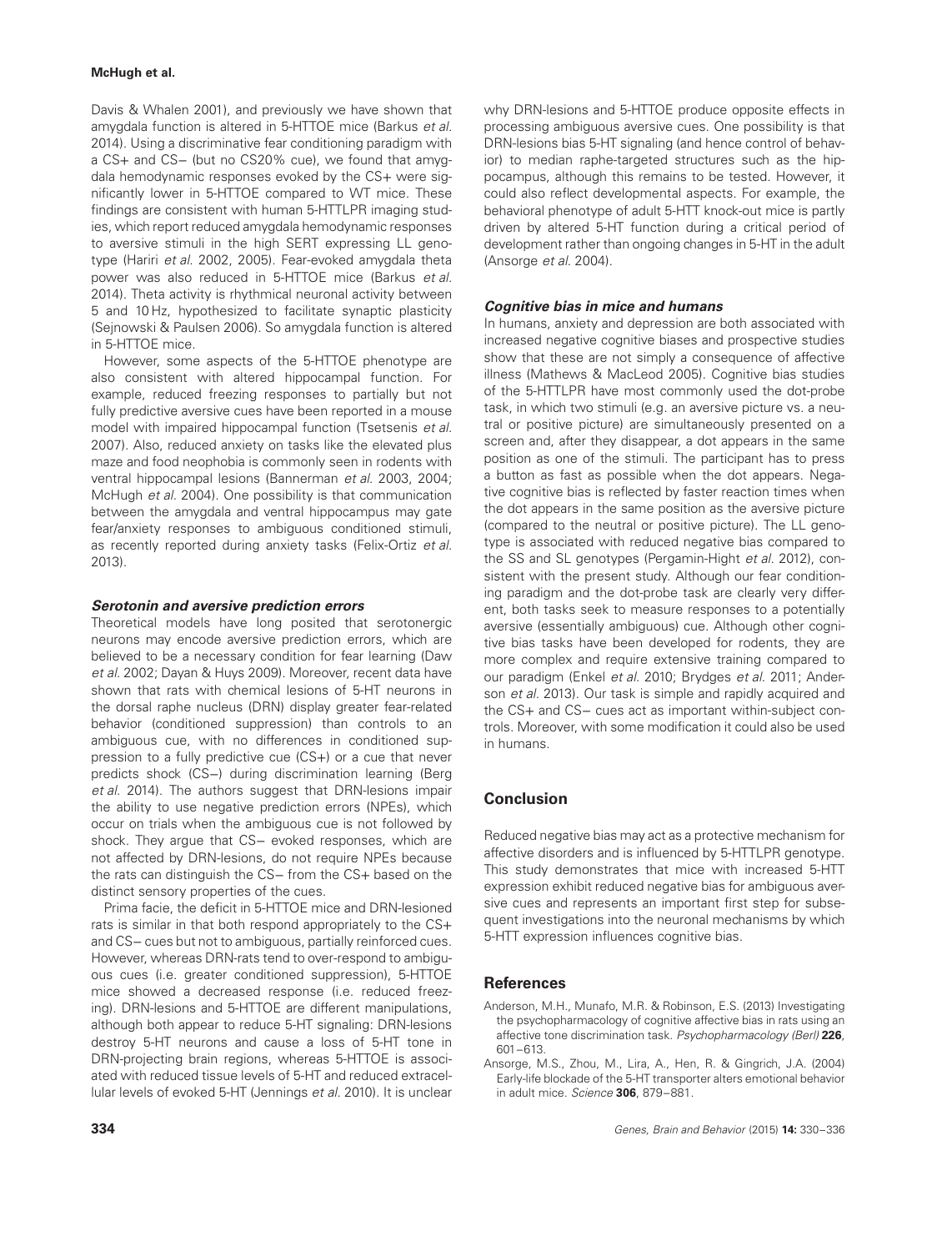- Bannerman, D.M., Grubb, M., Deacon, R.M., Yee, B.K., Feldon, J. & Rawlins, J.N. (2003) Ventral hippocampal lesions affect anxiety but not spatial learning. Behav Brain Res **139**, 197–213.
- Bannerman, D.M., Rawlins, J.N., McHugh, S.B., Deacon, R.M., Yee, B.K., Bast, T., Zhang, W.N., Pothuizen, H.H. & Feldon, J. (2004) Regional dissociations within the hippocampus – memory and anxiety. Neurosci Biobehav Rev **28**, 273–283.
- Barkus, C., Line, S.J., Huber, A., Capitao, L., Lima, J., Jennings, K., Lowry, J., Sharp, T., Bannerman, D.M. & McHugh, S.B. (2014) Variation in serotonin transporter expression modulates fear-evoked hemodynamic responses and theta-frequency neuronal oscillations in the amygdala. Biol Psychiatry **75**, 901–908.
- Benarroch, E.E. (2013) Monoamine transporters: structure, regulation, and clinical implications. Neurology **81**, 761–768.
- Berg, B.A., Schoenbaum, G. & McDannald, M.A. (2014) The dorsal raphe nucleus is integral to negative prediction errors in Pavlovian fear. Eur J Neurosci **40**, 3096–3101.
- Blakely, R., De Felice, L. & Hartzell, H. (1994) Molecular physiology of norepinephrine and serotonin transporters. J Exp Biol **196**, 263–281.
- Brydges, N.M., Leach, M., Nicol, K., Wright, R. & Bateson, M. (2011) Environmental enrichment induces optimistic cognitive bias in rats. Anim Behav **81**, 169–175.
- Caspi, A., Hariri, A.R., Holmes, A., Uher, R. & Moffitt, T.E. (2010) Genetic sensitivity to the environment: the case of the serotonin transporter gene and its implications for studying complex diseases and traits. Am J Psychiatry **167**, 509–527.
- Caspi, A., Sugden, K., Moffitt, T.E., Taylor, A., Craig, I.W., Harrington, H., McClay, J., Mill, J., Martin, J., Braithwaite, A. & Poulton, R. (2003) Influence of life stress on depression: moderation by a polymorphism in the 5-HTT gene. Science **301**, 386–389.
- Davis, M. (1992) The role of the amygdala in fear and anxiety. Annu Rev Neurosci **15**, 353–375.
- Davis, M. & Whalen, P.J. (2001) The amygdala: vigilance and emotion. Mol Psychiatry **6**, 13–34.
- Daw, N.D., Kakade, S. & Dayan, P. (2002) Opponent interactions between serotonin and dopamine. Neural Netw **15**, 603–616.
- Dayan, P. & Huys, Q.J. (2009) Serotonin in affective control. Annu Rev Neurosci **32**, 95–126.
- Enkel, T., Gholizadeh, D., von Bohlen Und Halbach, O., Sanchis-Segura, C., Hurlemann, R., Spanagel, R., Gass, P. & Vollmayr, B. (2010) Ambiguous-cue interpretation is biased under stress- and depression-like states in rats. Neuropsychopharmacology **35**, 1008–1015.
- Felix-Ortiz, A.C., Beyeler, A., Seo, C., Leppla, C.A., Wildes, C.P. & Tye, K.M. (2013) BLA to vHPC inputs modulate anxiety-related behaviors. Neuron **79**, 658–664.
- File, S.E., Zangrossi, H. Jr., Viana, M. & Graeff, F.G. (1993) Trial 2 in the elevated plus-maze: a different form of fear? Psychopharmacology (Berl) **111**, 491–494.
- Fox, E., Ridgewell, A. & Ashwin, C. (2009) Looking on the bright side: biased attention and the human serotonin transporter gene. Proc R Soc Lond Ser B Biol Sci **276**, 1747–1751.
- Hariri, A.R., Drabant, E.M., Munoz, K.E., Kolachana, B.S., Mattay, V.S., Egan, M.F. & Weinberger, D.R. (2005) A susceptibility gene for affective disorders and the response of the human amygdala. Arch Gen Psychiatry **62**, 146–152.
- Hariri, A.R., Mattay, V.S., Tessitore, A., Kolachana, B., Fera, F., Goldman, D., Egan, M.F. & Weinberger, D.R. (2002) Serotonin transporter genetic variation and the response of the human amygdala. Science **297**, 400–403.
- Herry, C., Ciocchi, S., Senn, V., Demmou, L., Muller, C. & Luthi, A. (2008) Switching on and off fear by distinct neuronal circuits. Nature **454**, 600–606.
- Hu, X.Z., Lipsky, R.H., Zhu, G., Akhtar, L.A., Taubman, J., Greenberg, B.D., Xu, K., Arnold, P.D., Richter, M.A., Kennedy, J.L., Murphy, D.L. & Goldman, D. (2006) Serotonin transporter promoter gain-of-function genotypes are linked to obsessive-compulsive disorder. Am J Hum Genet **78**, 815–826.
- Hu, X.Z., Rush, A.J., Charney, D., Wilson, A.F., Sorant, A.J., Papanicolaou, G.J., Fava, M., Trivedi, M.H., Wisniewski, S.R., Laje, G., Paddock, S., McMahon, F.J., Manji, H. & Lipsky, R.H. (2007) Association between a functional serotonin transporter promoter polymorphism and citalopram treatment in adult outpatients with major depression. Arch Gen Psychiatry **64**, 783–792.
- Jennings, K.A., Lesch, K.P., Sharp, T. & Cragg, S.J. (2010) Non-linear relationship between 5-HT transporter gene expression and frequency sensitivity of 5-HT signals. J Neurochem **115**, 965–973.
- Jennings, K.A., Loder, M.K., Sheward, W.J., Pei, Q., Deacon, R.M., Benson, M.A., Olverman, H.J., Hastie, N.D., Harmar, A.J., Shen, S. & Sharp, T. (2006) Increased expression of the 5-HT transporter confers a low-anxiety phenotype linked to decreased 5-HT transmission. J Neurosci **26**, 8955–8964.
- Keppel, G. (1982) Design and Analysis: A Researcher's Handbook. Prentice Hall, London.
- Lesch, K.P., Bengel, D., Heils, A., Sabol, S.Z., Greenberg, B.D., Petri, S., Benjamin, J., Muller, C.R., Hamer, D.H. & Murphy, D.L. (1996) Association of anxiety-related traits with a polymorphism in the serotonin transporter gene regulatory region. Science **274**, 1527–1531.
- Line, S.J., Barkus, C., Coyle, C., Jennings, K.A., Deacon, R.M., Lesch, K.P., Sharp, T. & Bannerman, D.M. (2011) Opposing alterations in anxiety and species-typical behaviours in serotonin transporter overexpressor and knockout mice. Eur Neuropsychopharmacol **21**, 108–116.
- Line, S.J., Barkus, C., Rawlings, N., Jennings, K., McHugh, S., Sharp, T. & Bannerman, D.M. (2014) Reduced sensitivity to both positive and negative reinforcement in mice over-expressing the 5-hydroxytryptamine transporter. Eur J Neurosci **40**, 3735–3745.
- Lundberg, J., Borg, J., Halldin, C. & Farde, L. (2007) A PET study on regional coexpression of 5-HT1A receptors and 5-HTT in the human brain. Psychopharmacology (Berl) **195**, 425–433.
- Mathews, A. & MacLeod, C. (2005) Cognitive vulnerability to emotional disorders. Annu Rev Clin Psychol **1**, 167–195.
- McHugh, S.B., Barkus, C., Huber, A., Capitao, L., Lima, J., Lowry, J.P. & Bannerman, D.M. (2014) Aversive prediction error signals in the amygdala. J Neurosci **34**, 9024–9033.
- McHugh, S.B., Deacon, R.M., Rawlins, J.N. & Bannerman, D.M. (2004) Amygdala and ventral hippocampus contribute differentially to mechanisms of fear and anxiety. Behav Neurosci **118**, 63–78.
- McHugh, S.B., Marques-Smith, A., Li, J., Rawlins, J.N., Lowry, J., Conway, M., Gilmour, G., Tricklebank, M. & Bannerman, D.M. (2013) Hemodynamic responses in amygdala and hippocampus distinguish between aversive and neutral cues during Pavlovian fear conditioning in behaving rats. Eur J Neurosci **37**, 498–507.
- Murphy, D.L. & Lesch, K.P. (2008) Targeting the murine serotonin transporter: insights into human neurobiology. Nat Rev Neurosci **9**, 85–96.
- Murphy, D.L., Maile, M.S. & Vogt, N.M. (2013) 5HTTLPR: white knight or dark blight? Acs Chem Neurosci **4**, 13–15.
- Pergamin-Hight, L., Bakermans-Kranenburg, M.J., van Ijzendoorn, M.H. & Bar-Haim, Y. (2012) Variations in the promoter region of the serotonin transporter gene and biased attention for emotional information: a meta-analysis. Biol Psychiatry **71**, 373–379.
- Richmond, M.A., Murphy, C.A., Pouzet, B., Schmid, P., Rawlins, J.N. & Feldon, J. (1998) A computer controlled analysis of freezing behaviour. J Neurosci Methods **86**, 91–99.
- Schneider, C.A., Rasband, W.S. & Eliceiri, K.W. (2012) NIH Image to ImageJ: 25 years of image analysis. Nat Methods **9**, 671–675.
- Sejnowski, T.J. & Paulsen, O. (2006) Network oscillations: emerging computational principles. J Neurosci **26**, 1673–1676.
- Tsetsenis, T., Ma, X.H., Lo Iacono, L., Beck, S.G. & Gross, C. (2007) Suppression of conditioning to ambiguous cues by pharmacogenetic inhibition of the dentate gyrus. Nat Neurosci **10**, 896–902.
- Uher, R. & McGuffin, P. (2010) The moderation by the serotonin transporter gene of environmental adversity in the etiology of depression: 2009 update. Mol Psychiatry **15**, 18–22.

Genes, Brain and Behavior (2015) **14:** 330–336 **335**

#### **Serotonin transporter and ambiguous cues**